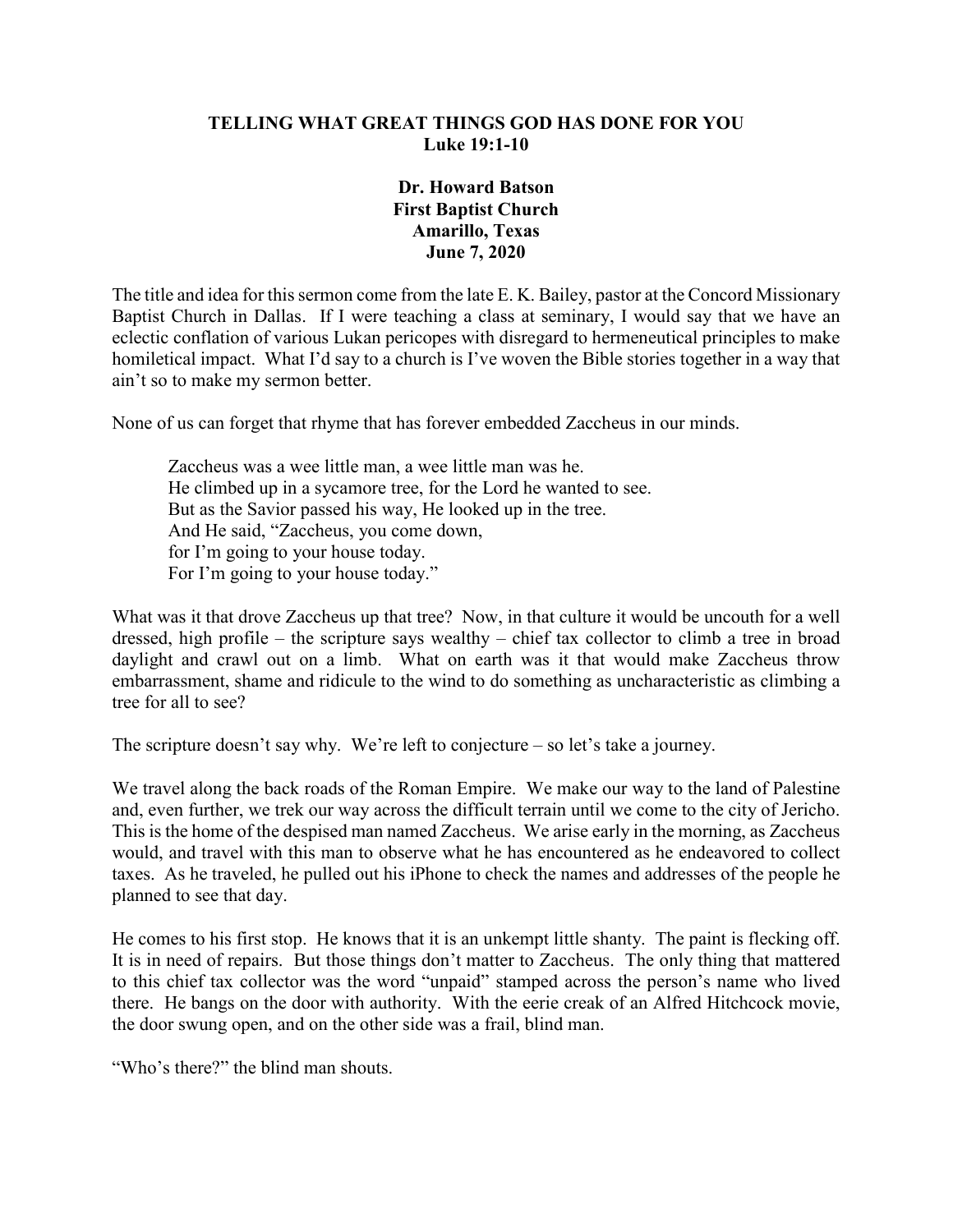"Zaccheus," the answer comes, "and I'm here to collect taxes you owe the Roman government."

In a trembling voice, the blind man began to explain his inability to pay his taxes. He said, "I have no family. I don't receive any pension, and there is no society to help the blind. I want to pay you, but I am not able. Mr. Zaccheus, if you'll give me thirty days – I don't know how, but I'll find the money."

Zaccheus was caught between money and mercy. "It's not usually my style," he said gruffly, "but you have thirty days. But blind man, when I get back if you don't show me the money, you'll be blind and homeless."

He turned, and as he walked away he thought, "Maybe I'll have better luck next time."

It wasn't long until Zaccheus came to the second house. He knocked on the door. As the woman opened the door, Zaccheus saw there was a problem. The woman was completely yellow, as if there was no blood in her veins. Her hair was matted; her face was wet with tears; her speech was slurred. She said, "I know who you are, and I know why you've come. But, Zaccheus, I don't have any way of paying my taxes. You see, for twelve years I've had a blood disorder. In that time my insurance was cancelled, my husband divorced me, and my inheritance was spent. I've tried everything the doctors have to offer, but I'm not getting any better. Zaccheus, could you just give me thirty days to pay my taxes?"

Zaccheus, this time, was caught between greed and grace. He said, "For some reason, I feel benevolent today. You've got thirty days. When I get back, I want my taxes."

He walked away and thought, "Maybe I'll have better luck next time."

As Zaccheus went around the bend in the road, there stood the third house. On the front porch was a woman – listless. She stared off, not seeming to recognize that he was getting closer. He tried to speak to her, but there was no response. Suddenly, a blood curdling scream came from behind him.

Zaccheus whirled to see who screamed. On the hillside, running nude between the stones in the graveyard, cutting himself, was a cross between a man and a wild animal. Suddenly the woman spoke, "That used to be my husband. He was a good man when I married him. I'm praying that one day he'll come back home. I ought to move on with my life, but I love him. He's the father of my children. I don't know if it will ever happen. No man can tame him. No man can bind him. He calls himself 'Legion' now, because he's possessed by many demons."

Now, for all the forthrightness that Zaccheus has learned – being in the business of tax collecting – even Zaccheus, the chief tax collector, the one who was always able to make them show him the money, was not really anxious to dialogue with demons. So Zaccheus began to back pedal. Before the woman said anything about the taxes, he said, "I'll be back in your area in thirty days."

As he hurried away, with his heart still palpitating, he looked at his iPhone – one more house to visit. When he arrived, there was a spray hanging on the door, suggesting that someone had died.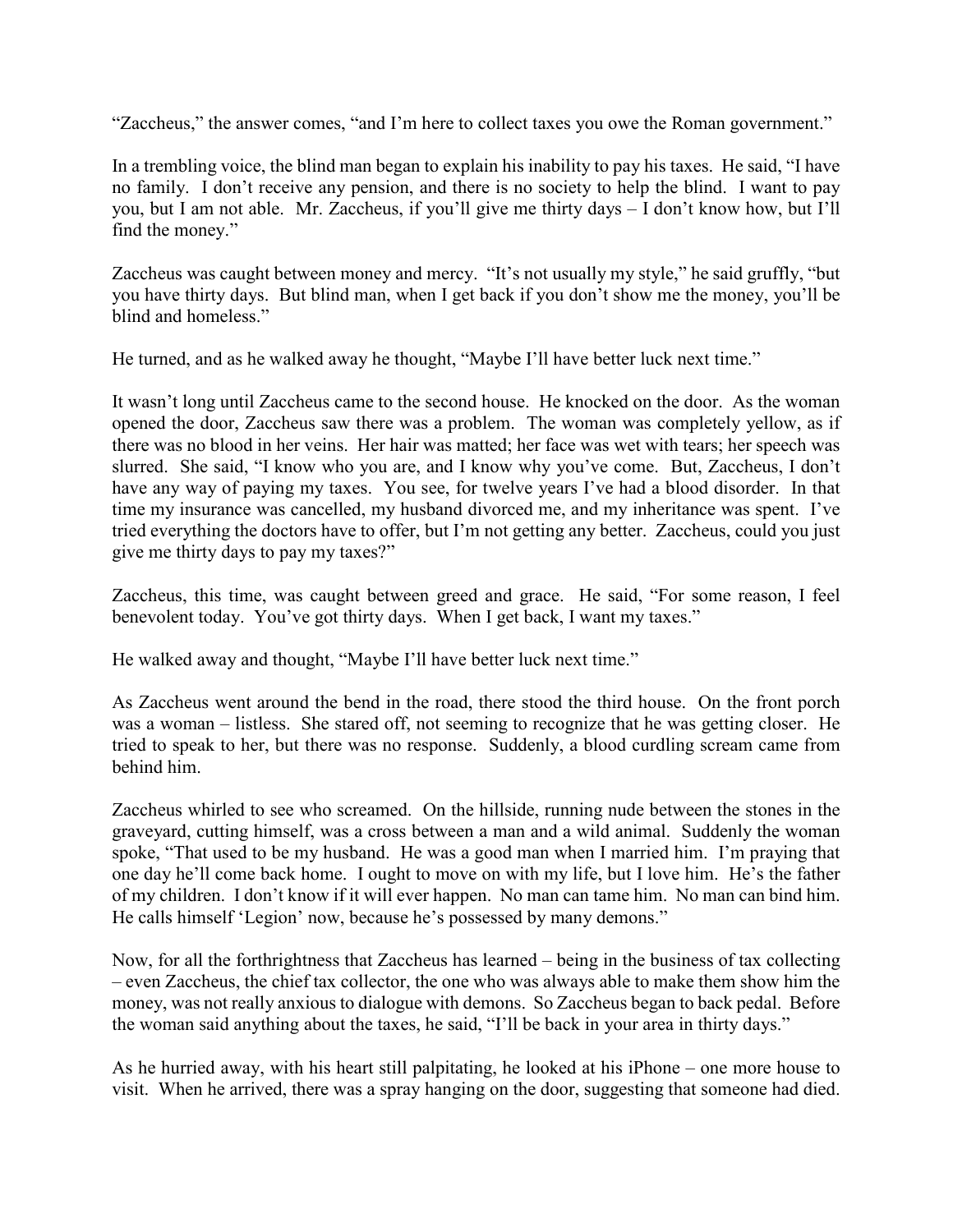He knocked anyhow – tax season is tax season. A grieving woman, veiled and dressed in black, answered the door and said, "I know who you are, and I know why you've come. Zaccheus, my son died yesterday, and I'm on my way to the funeral. I had to use the tax money to bury my only son."

Zaccheus was caught between cash and compassion. Zaccheus said, "I've already given some of your neighbors thirty days, so I'll be back in thirty days."

At least on the side of the tax collector, the thirty days passed quickly. Zaccheus left home at the crack of dawn, as he did every day. He opened his iPhone and noticed that this was the day he was to return to those four homes – those houses that represented the most unproductive day in his career as a tax collector. He squared his shoulders and started to walk. He resolved, "No sob story will dissuade me today. They will either pay or surrender their property or be thrown in prison."

He had to stop and check his address. The first house didn't look the same. The grass had been manicured; the house had undergone renovation. He knocked on the door. A man with piercing eyes and authority in his voice answered. Zaccheus said, "I'm sorry, sir, but I'm looking for the man of the house."

"I am the man of the house," the gentleman replied.

Zaccheus answered, "No...no. I was here thirty days ago, and the man I spoke with was blind."

He said, "I am that man. I once was blind, but now I see. Mr. Zaccheus, let me tell you a story. One day, a man told me that Jesus was coming to town. I ran up to town – I knew that it might be my only chance to meet him. When Jesus was passing by, I heard all the commotion. I asked what was happening. They said, 'Jesus is passing by.' I yelled, 'Jesus, Son of David, have mercy on me."

Everyone said, "Quiet, don't bother Him." I was embarrassing the town council and the mayor. They said I was just being a nuisance. But it was my only chance, and I didn't care. I shouted, "Jesus, Son of David, have mercy on me." They tried to push me to the background, but I knew it was my only chance. "Jesus, Son of David, have mercy on me."

"What do you want me to do for you?" Jesus asked.

"I want to see." He said my faith had made me well.

The man said, "Zaccheus, do you have time. Sit down and let me tell you about it. This is the way it was."

**Amazing grace, how sweet the sound, that saved a wretch like me. I once was lost, but now am found, I was blind, but now I see.**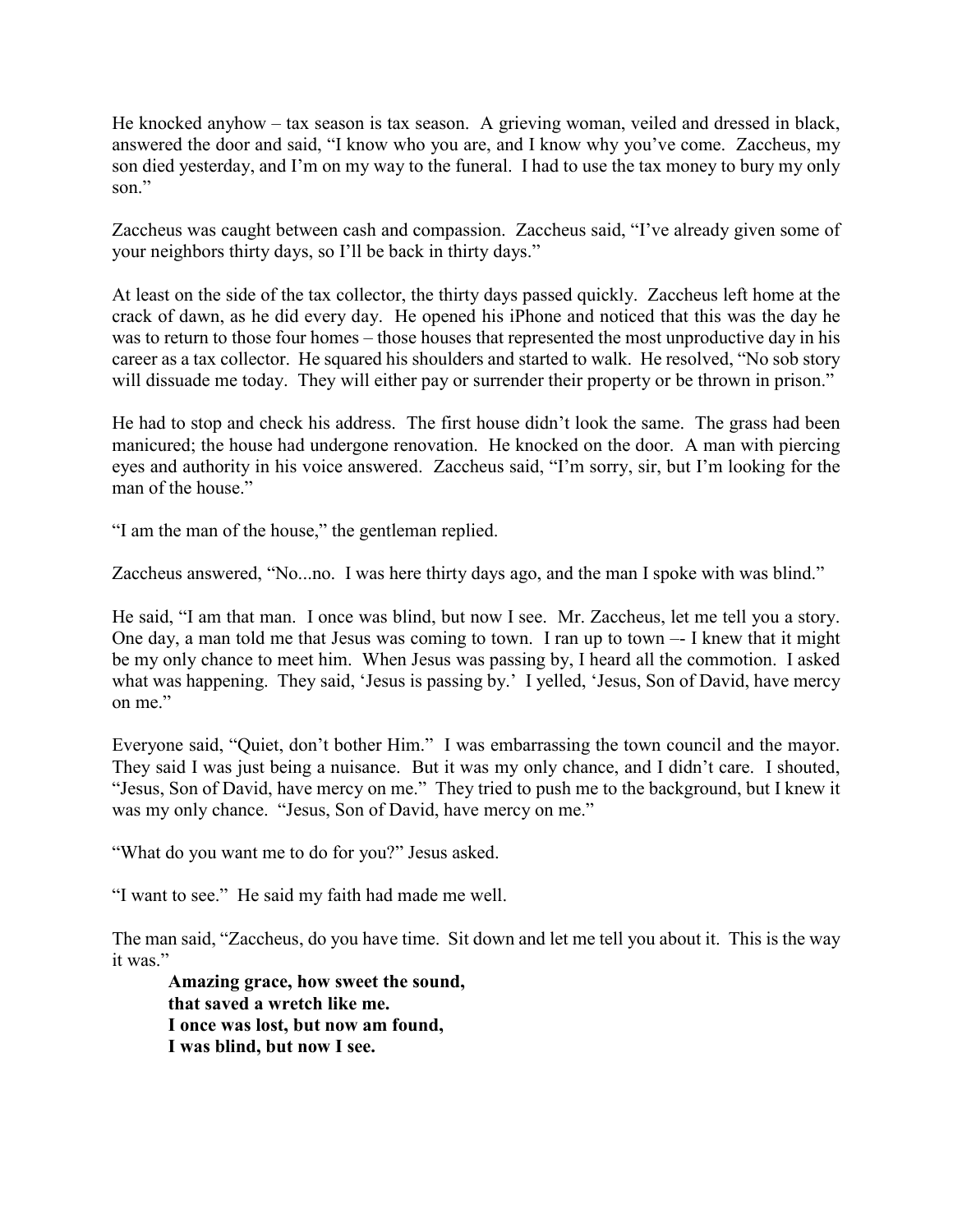Zaccheus walked away and he thought, "This is some day. A man who is blind, but who can now see. One day I hope to meet Jesus. Maybe Jesus can do something for me."

He comes to the second house and knocks on the door. There was a beautiful woman, radiant with joy, who answered the door. She had color in her cheeks. She had on a new, colorful dress, and her hair was fixed.

"Mr. Zaccheus," she said, "it's good to see you."

Zaccheus said, "I'm looking for the woman of the house."

She said, "I am the woman of the house."

"Wait a minute. Do you know your blind neighbor down the street?"

"Yes, I know him. But he's not blind anymore."

Zaccheus said, "I know, he paid his taxes today."

She answered, "He didn't tell you? He sold his seeing eye dog, and he got a job."

The woman said, "Zaccheus, when I told you to come back thirty days ago, that was nothing but a ploy. I was confident that in thirty days I would be dead. In fact, I had been praying to die. I thought that only death could deliver me from an unbearable existence. But a friend told me that Jesus was coming to town. I elbowed my way through the suffocating crowd. When I got close, I stretched out my hand, and I was just able to touch the hem of His garment. And the moment I touched Him, the blood that had been flowing for twelve years immediately dried up. But not only was my body healed, my soul was made whole. Even though my faith was inadequate, He made it, somehow, sufficient. 'Who touched me?' He asked. I was frightened. 'I felt my power go out,' He declared. I came, trembling, and fell down before Him, knowing that I could not escape unnoticed. It was clear to all the people present why I touched Him, and how I had been immediately healed. 'Daughter' – He called me daughter – 'your faith has made you well. Go in peace."

Zaccheus thought to himself, "I don't know how much of this I can take. A blind man who can see. A dying woman full of life."

She said, "I know it's hard to believe, but I needed to tell you about it. I've had some good days, and I've had some hills to climb. I've had some weary days and some sleepless nights. But when I look around and think things over, all my good days outweigh my bad days. I've made up my mind I won't complain. Zaccheus, I haven't had to pay those doctors any more. I've been able to save up a little money. Here's my taxes in full."

Zaccheus whirled and headed toward the third house. He thought, "This is an unusual day. I wonder if I can ever meet Jesus, like that woman. I've had some problems. I've had some painful experiences. Maybe Jesus could do something about my problems."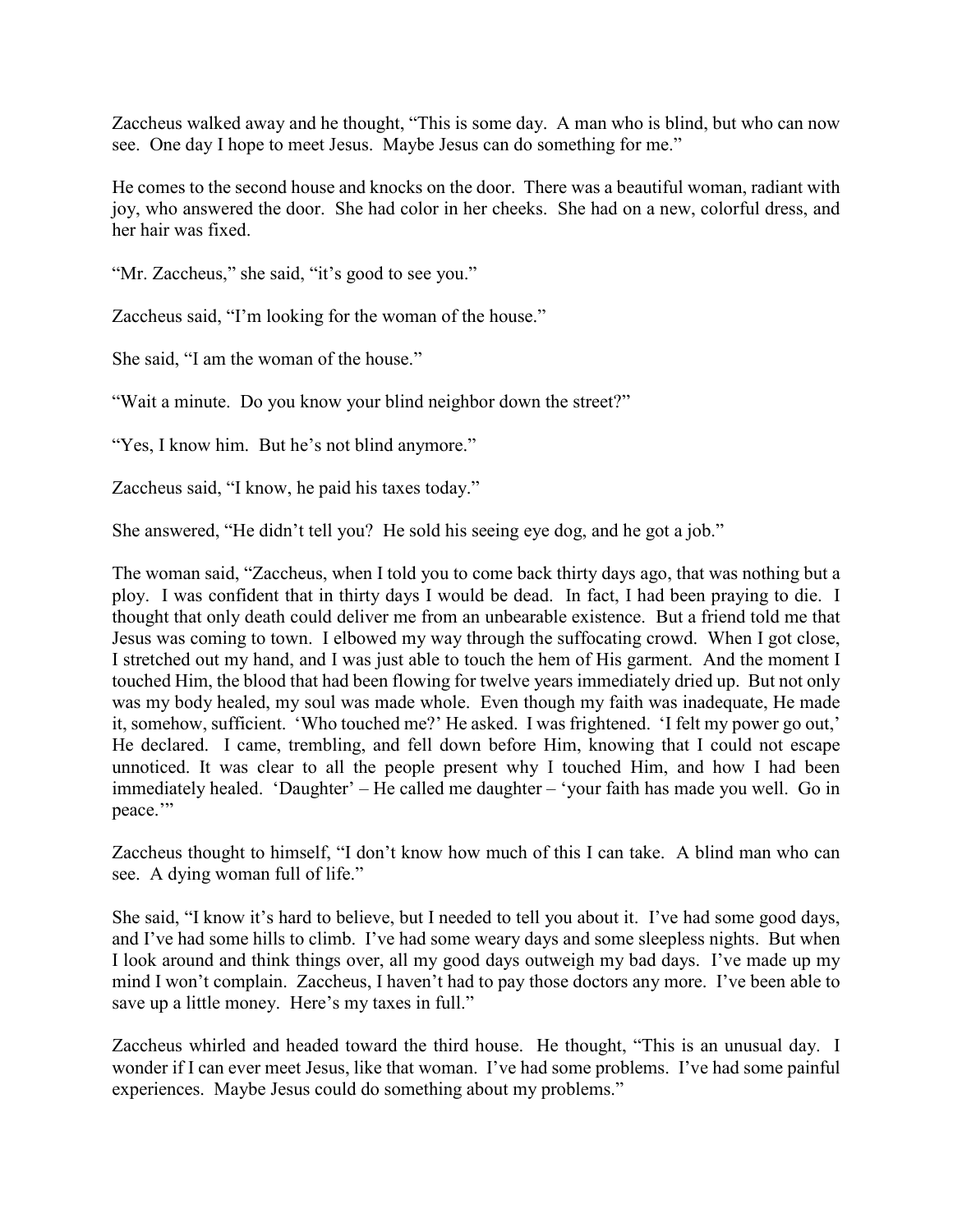Soon he was in front of the third house. He looked for the woman to be standing out front, but she wasn't there. He knocked on the door. The woman answered, but before they could start talking this handsome young man walked out from behind her. Zaccheus' first thought was, "I'm glad this woman got a new man. She should have kicked that old grave dweller to the curb long ago."

About that same time, the woman spoke up. "Mr. Zaccheus, I want you to meet my husband. You haven't met this man, because when you were here thirty days ago his home was in the graveyard. Look at him now. Doesn't he look good? He is clothed and in his right mind. Mr. Zaccheus, I owe you an apology. Thirty days ago I told you that no man could tame him. But that was before Jesus. When Jesus walked in, the demons walked out. Look at him – he's a new man. Mr. Zaccheus, if you want to be a new man, you need to meet Jesus. It will give you a new relationship with your family, with yourself, with your God. Old things are passed away, and, behold, all things have become new. He met Jesus, and it changed his life."

The man cut in. "Now wait a minute. Let me tell my side of the story. I was invaded by the demons of hell. I didn't care to be clothed. I didn't even have a shelter, but I hid among the tombs. As Jesus passed by, the demons within me shouted with a loud voice, 'What do we have to do with you, Jesus, son of the most high God? I beg you, do not torment me.' Jesus commanded the unclean spirit to come out of me. 'What's your name?' Jesus asked the demons. 'Legion,' they said, 'for we are many.' Jesus cast the demons out."

Zaccheus was really perplexed. A blind man who could see. A dying woman who is full of life. And a demon possessed man who has been delivered. "I've got some demons hounding at my heels, myself," Zaccheus thought. "Maybe if I met Jesus, I, too, could get delivered."

As he walked to the door of the last house, he thought sarcastically, "I wonder what surprise they have for me." He knocked on the door, and the cutest little twelve-year-old boy you've ever seen answered the door. Zaccheus said, "I'm sorry, I'm at the wrong house. At the house I'm looking for, there is no little boy. In fact, thirty days ago the woman of the house was on her way to bury her only son."

The boy said, "Are you Mr. Zaccheus? Mama has been looking for you all day. She said you'd be back today. And Mama said you're never late when it comes to collecting her taxes."

"Now wait a minute," Zaccheus said. "At the house I'm looking for, the little boy is dead."

The little boy said, "Mr. Zaccheus, I am that boy. I died. My Mama's worst fear was that the disease that took my daddy and my older brother would some day take me. And thirty days ago, my Mama's worst fear came true. I got real sick. And my mother prayed for me. She stayed by my bedside all day and all night. But I died. My mother had saved the money to pay you, but she had to use that money on my funeral. As the mourners led the procession out of Nain, there was another procession going on. The procession of death collided with the procession of deity. Now Mr. Zach, you know that death and deity cannot occupy the same space. And there we were at the gate – death and deity. Jesus laid His hand on me, and something began to move in my body. I came back to life, Mr. Zach. When I sat up in my casket, it scared the undertaker so bad he pushed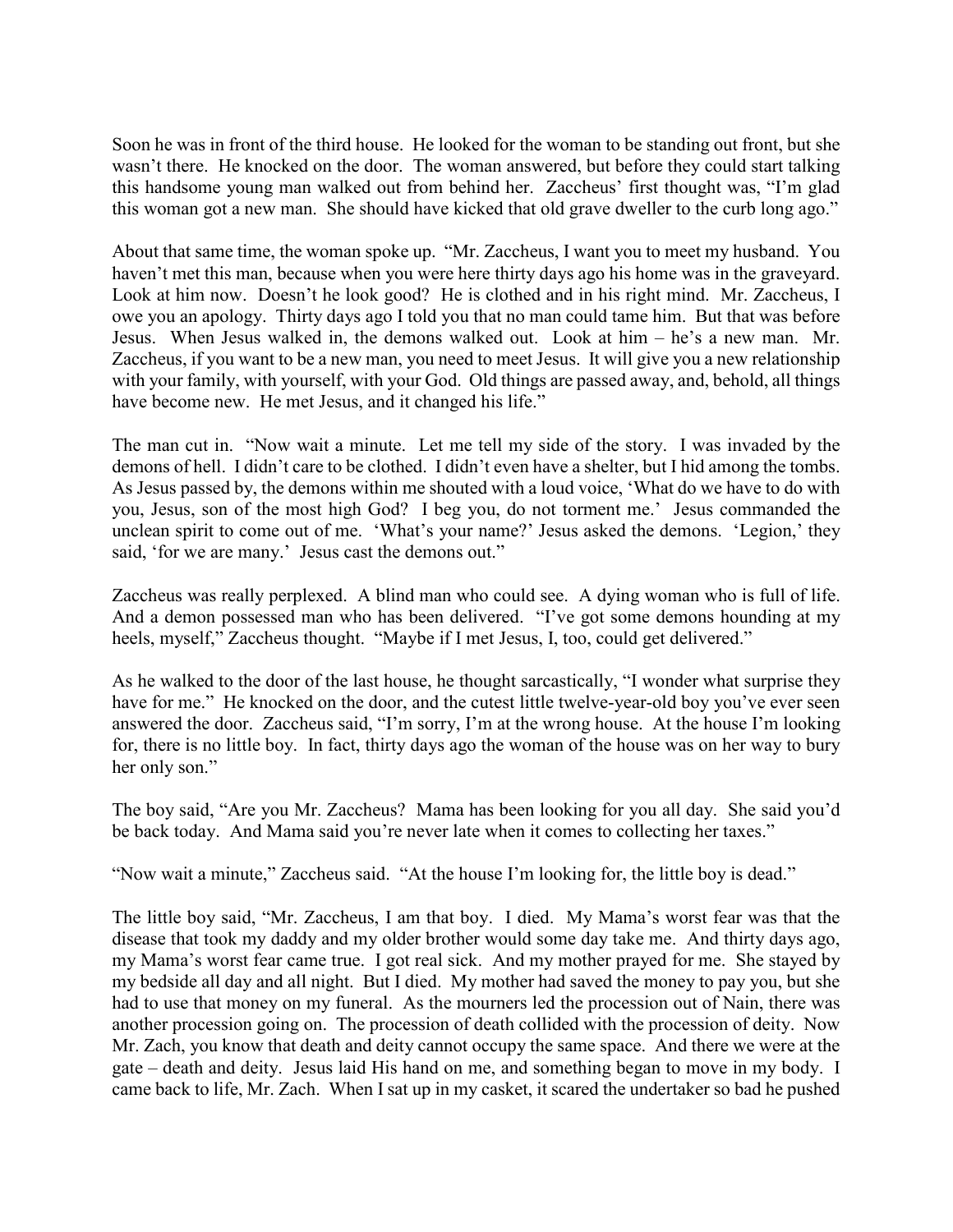me on out of the casket and gave my mother her money back. Mr. Zach, here's the money for your taxes."

By the time the boy finished talking, his mother came out. She said, "He's just twelve. He knows a little bit, because he's been through it. But let me tell you, like only a mama can tell you. You got a little time? Sit down, Mr. Zaccheus."

He said, "Tell me about it."

She said,

**Great is thy faithfulness, O God my father, There is no shadow of turning with Thee, Thou changest not, Thy compassions, they fail not; As thou hast been, Thou forever will be. Great is Thy faithfulness, Morning by morning your mercies I see; All I have needed, Thy hand hath provided; Great is thy faithfulness, Lord, unto me.**

Zaccheus closed his book. He'd collected all of his taxes. But, more than that, he'd heard the stories about Jesus. On his way home, he passed a friend.

"Hey, Zach. Have you heard?"

Zaccheus answered, "I've heard all I can handle for one day."

The friend said, "You've heard Jesus is in town?"

"Yeah, I've heard."

The man said, "You'd better hurry up. He'll be leaving soon."

His little feet began to pitter patter along the dusty road. His life began to flash before his eyes. "I wonder if I can meet Jesus. All my life, I've been a successful failure. I've been a paradox – an oxymoron. I've been rich in the things of this world, but poor in the things of God. Maybe Jesus can do something about the emptiness that fills my soul."

So Zaccheus ran uptown. When he got there, the crowd was so tall – and he was so small – he couldn't see a thing. Zaccheus decided the only way he had a shot at it was to run ahead of the crowd, ahead of Jesus. That's when he saw his chance – that's when he saw the tree, the sycamore tree. Wide branches, short trunk.

What would drive Zaccheus, a wealthy, well-to-do, chief tax collector, up a tree to see a Jewish rabbi?